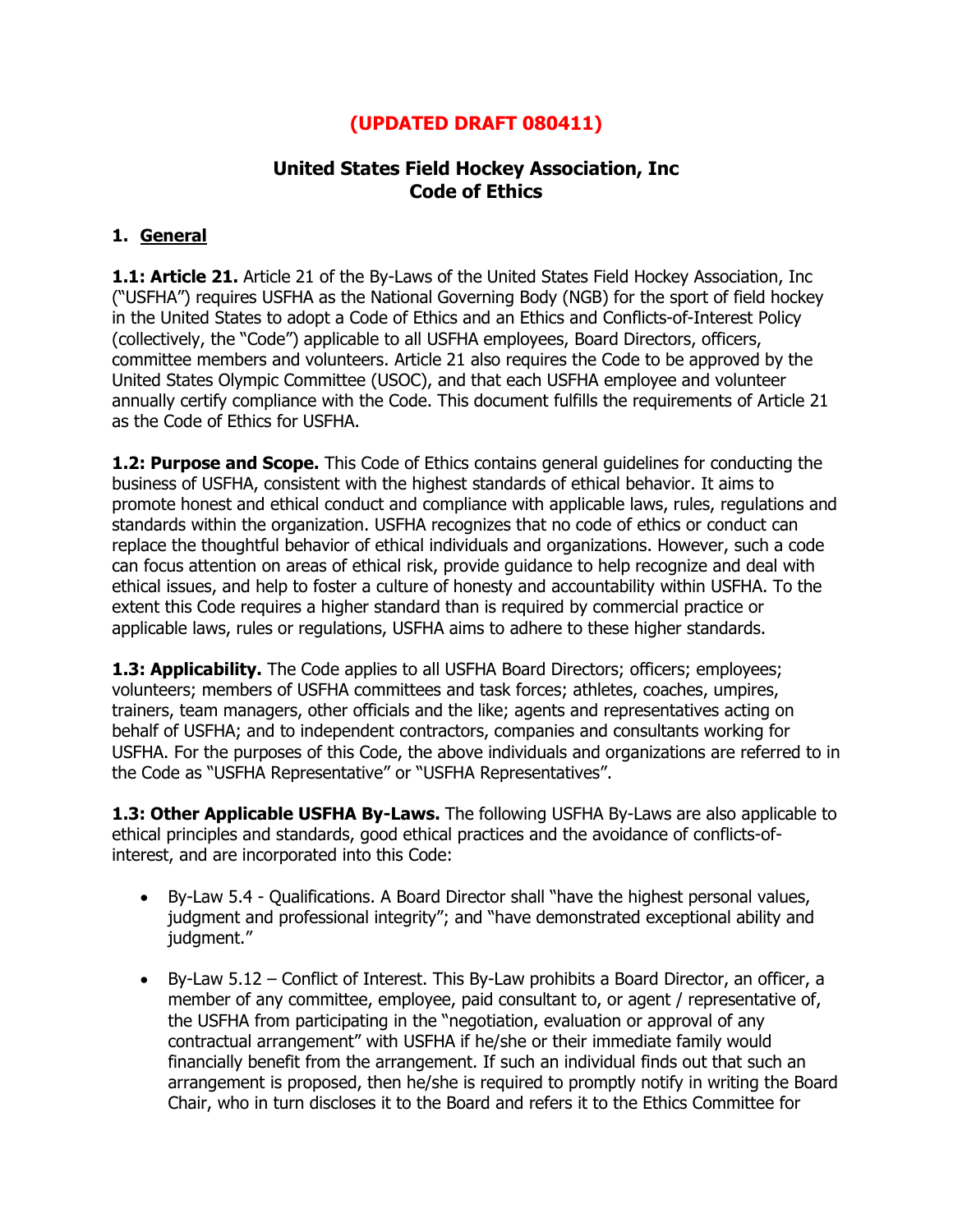determination whether there is a conflict-of-interest. The By-Law also states that in the event of there being a potential conflict-of-interest, such an individual is required to excuse himself / herself from discussions and voting. A violation of this requirement entitles the Board to recover any financial benefit obtained, void the contractual arrangement, and to initiate disciplinary procedures against the individual concerned.

 By-Law 23.3 – Standard of Conduct for Directors and Officers, particularly 23.3.1 - General. This By-Law requires Board Directors and Officers to perform their duties in good faith, in a manner they reasonably believe to be in the best interests of USFHA, and with a care "an ordinarily prudent person in a like position would exercise under similar circumstances."

**1.4: Code of Ethics Review and Update.** The USFHA Ethics Committee shall review and update the Code of Ethics annually and following any amendment of the USFHA By-Laws by the USFHA Board. If amended, the revised Code shall be submitted for approval to the USFHA Board and the USOC.

# **2. Definition of 'Ethical Behavior' and 'Conflicts-of-Interest'**

**2.1: Ethical Behavior.** Ethical behavior is a commitment to do what is right; to obey all laws, rules and regulations; to behave with integrity and honesty; to avoid conflicts-of-interest and perceived conflicts-of-interest; to treat people fairly, to respect diversity; to always behave appropriately when interacting with minors in a supervisory role and not to molest or sexually abuse in any way those in one's charge; to accept accountability; to communicate openly, and to always behave in a way that is above reproach.

**2.2: Conflicts -of-Interest.** A conflict-of-interest is a situation in which an individual (including a corporate entity) who, contrary to the obligation and absolute duty to act for the benefit of an organization, exploits a relationship for personal benefit. "Personal benefit" is here defined as a personal, family or business financial gain; a future consideration; a "quid pro quo"; or a "hold" or undue influence over an individual (or corporate entity).

### **3. Code of Ethics Requirements**

**3.1: General Expectations of USFHA Representatives.** USFHA Representatives are expected at all times to meet the high ethical standard of behavior defined in 2.1 above; to avoid conflicts-of-interest and perceived conflicts-of-interest as defined in 2.2 above; and to observe all laws, rules and regulations applicable to USFHA"s business. No USFHA Representative has the authority to require or approve any action that would break the law or violate ethical standards. They shall avoid situations where they engage in activities that would accomplish indirectly for USFHA what USFHA could not directly do legally or ethically. No USFHA Representative shall feel that a compromising or unethical situation is justified by any possible business result.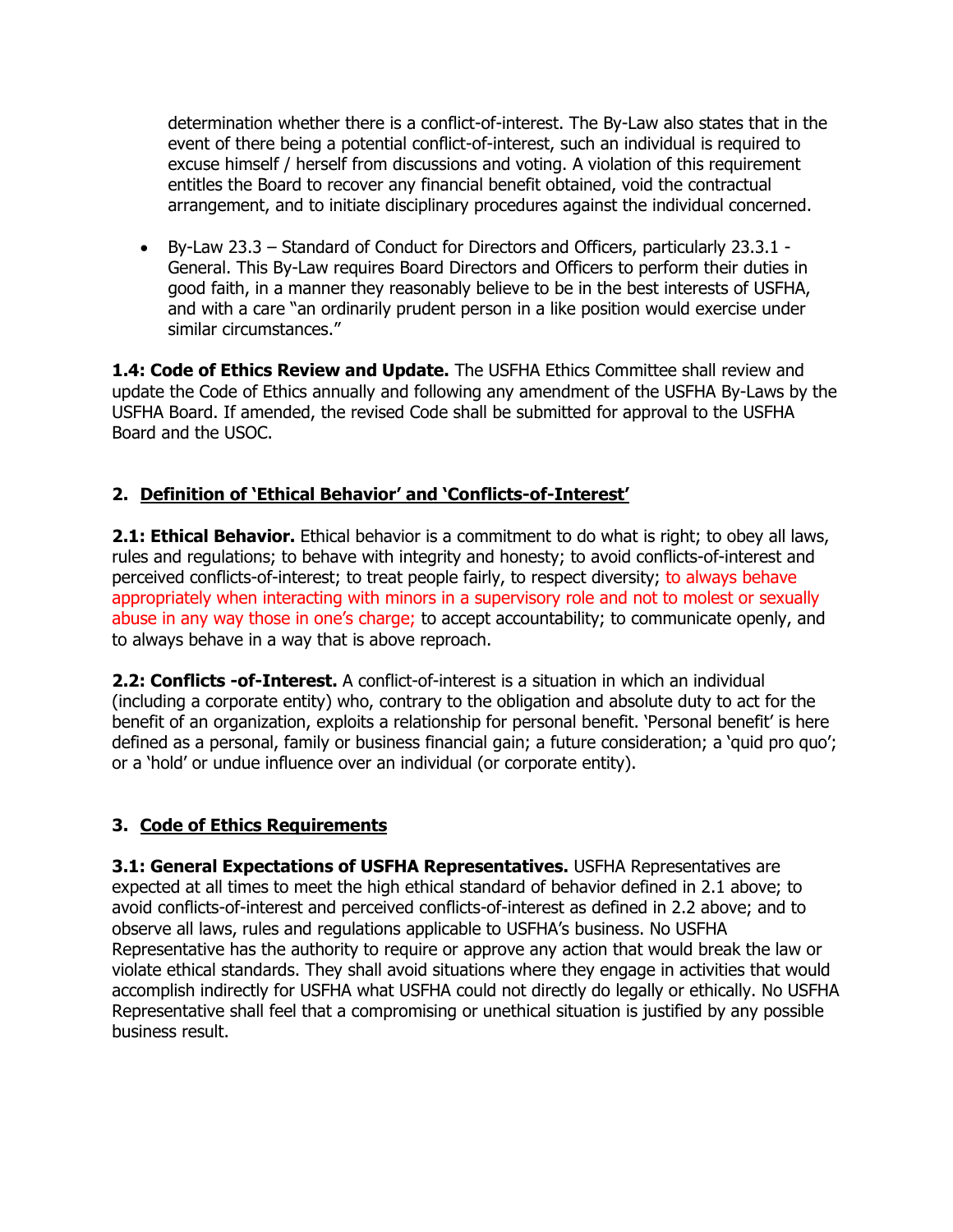## **3.2: Disclosure of Conflicts of Interest - General**

Notwithstanding the requirements of 3.3 below regarding annual disclosure certification, USFHA requires that USFHA Representatives disclose any situations that reasonably would be expected to give rise to a conflict of interest, or to a perception of a conflict-of-interest. If a USFHA Representative suspects that he or she has a conflict of interest, or something that others could reasonably perceive as a conflict of interest, the USFHA Representative must report it to the USFHA Ethics Committee. The USFHA Ethics Committee will work with the USFHA Representative to determine whether they have a conflict of interest and, if so, how best to address it.

## **3.3: Annual Disclosure Certification**

Notwithstanding the general requirements of 3.2 above, the following USFHA Representatives are required to annually certify that they have disclosed activities, situations and investments that involve, might appear to involve, or could result in a potential conflict-of-interest as defined in this Code. They must similarly disclose any circumstance or relationship that has the potential to influence, or be perceived to influence, the objectivity of their decision-making when representing or doing business for or on behalf of USFHA.

- USFHA Board Directors.
- USFHA Officers.
- USFHA Senior Managers, including the Executive Director; Director of Finance; Finance Manager; Managing Director Olympic & Athlete Development, Strategic Partnerships; Director of Events; Director of Marketing and Brand Management; Technical Director of High Performance; Women"s National Team Coach; and Men"s National Team Coach. The Executive Director may require other USFHA employees or staff to comply with this annual disclosure certification requirement at his / her discretion in consultation with the Ethics Committee.
- All members of the following USFHA Committees: Judicial, Ethics, Nominating, and the Athletes Advisory Committee.

Circumstances which could involve potential conflicts-of-interest include, but are not limited to, the following.

- Outside business activities, interests (financial or otherwise), associations or relationships (including those by or with family members) which involve acting as an owner, vendor, manager, employee, agent, representative, consultant or the like in a field hockey-related business (e.g. college recruiting consulting, sports camps, coaching, team management, equipment and clothing supply) (whether or not they may be in conflict with the interests of USFHA).
- Outside business activities, interests (financial or otherwise), associations or relationships (including those by or with family members) as above which involve the USOC, IOC, FIH, PAHF, or other NGB that may conflict with the interests of USFHA.
- Outside business activities, interests (financial or otherwise), associations or relationships (including those by or with family members) as above which involve sponsors of, and vendors / suppliers to, USFHA or USFHA-sanctioned events.
- Past, present or pending financial contributions, loans or donations made by the individual; or by an organization that the individual has a substantial personal, family or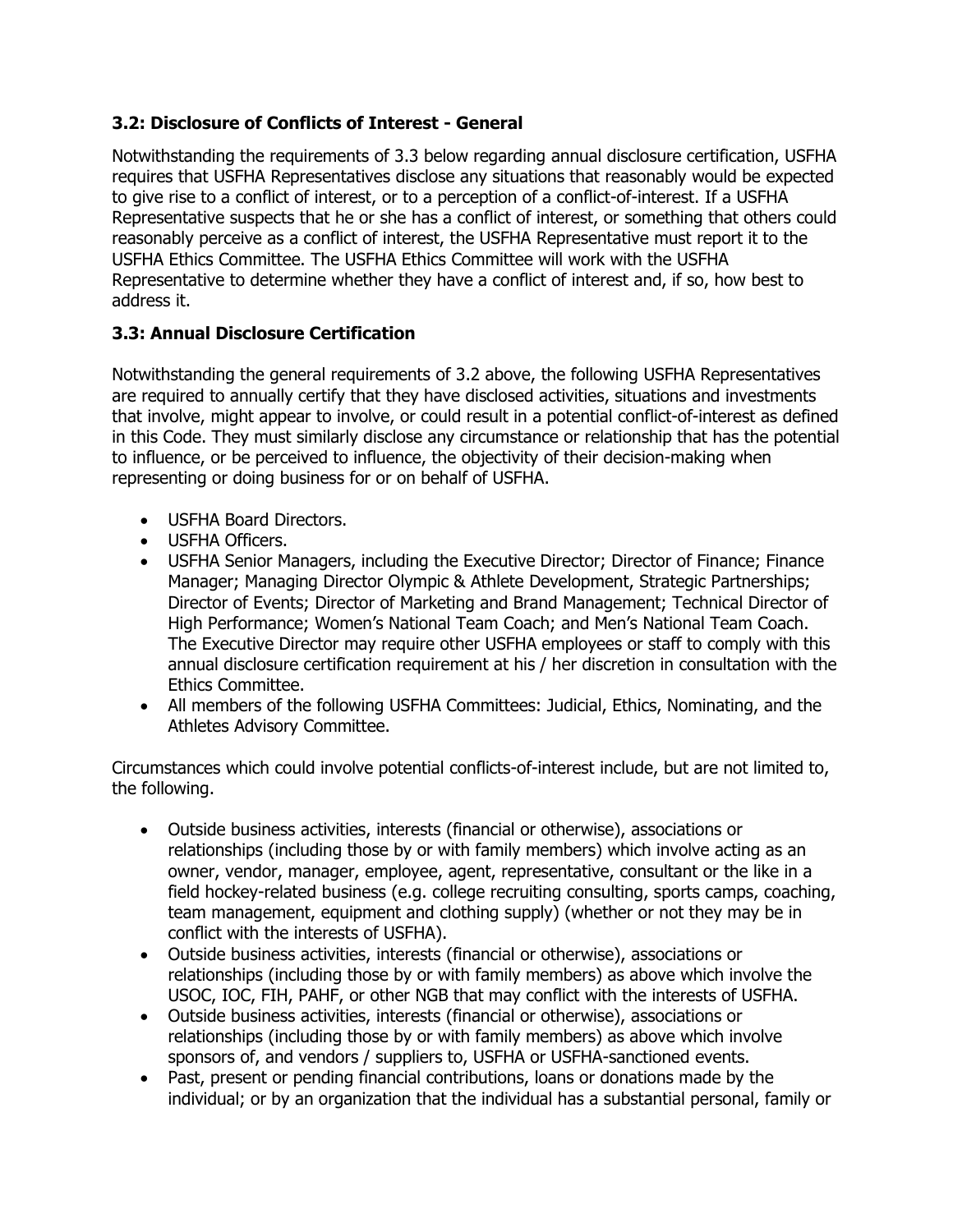financial interest in, or where that individual is an officer, director or senior manager; to the USFHA, IOC, FIH, PAHF, or other NGB.

- Outside business activities, interests (financial or otherwise), associations or relationships (including those by family members), however minor, with a USFHA Board Director, USFHA Senior Manager or USFHA Committee member (including businesses controlled by them) as defined in this clause.
- Membership of private and public foundations, and other non-profit organizations, associated with USFHA and /or field hockey in the United States.
- Placement of USFHA business in a firm owned or controlled by a USFHA Representative, volunteer, family member, or personal friend.

Disclosure of the above and the like is mandatory as part of the annual certification process. Such disclosure is required to ensure that business decisions made on behalf of USFHA are protected from potential outside influence.

In the event of uncertainty about disclosing a particular circumstance, individuals should err on the side of caution. Conflicts-of-interest that do not exist may be perceived by others to exist.

Individuals who do not disclose, or provide false, deliberately-incomplete, or misleading information, may be subject to sanctions by USFHA that include employment termination or exclusion; termination of USFHA membership, and exclusion from volunteer service.

Certification of compliance shall be made on the Annual Disclosure Certification Form as appended to the Code, or as is subsequently amended by the USFHA Ethics Committee and approved by the USFHA Board.

Each year, the Executive Director shall ensure that all required Annual Disclosure Certification Forms are reviewed upon completion by the USFHA Ethics Committee.

### **3.4: USFHA Board of Directors Annual Ethics Training**

The Ethics Committee shall conduct annual ethics training for the USFHA Board, preferably at the Board Meeting immediately after any election of new Board Members each year.

#### **3.5: Publication of the Code of Ethics**

Once approved by the USFHA Board, the Code of Ethics shall be posted continuously on the USFHA website in a prominent location.

#### **3.6: USFHA Employee Orientation**

A copy of the Code of Ethics shall be included as part of the orientation of new USFHA employees.

**END**

Approved by the USFHA Board:  $\blacksquare$ 

Approved by the USOC: \_\_\_\_\_\_\_\_\_\_\_\_\_\_\_\_\_\_\_\_\_\_\_\_\_\_\_\_\_\_\_\_\_\_\_\_\_\_\_\_\_\_\_\_\_\_\_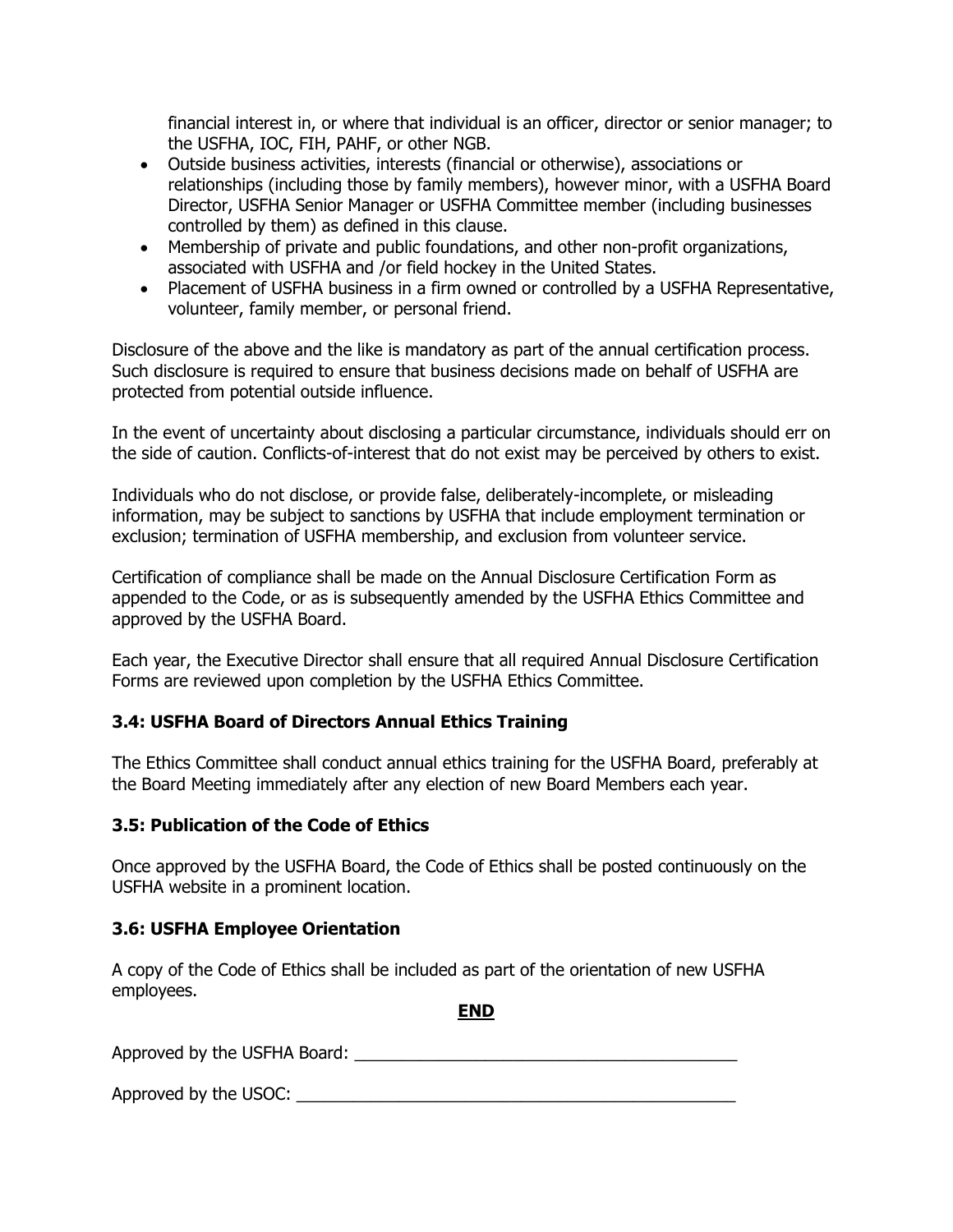### **United States Field Hockey Association, Inc Code of Ethics ANNUAL DISCLOSURE CERTIFICATION FORM**

**Year: \_\_\_\_\_\_\_**

# **INSTRUCTIONS**

If you have received this Form, you are required to certify your compliance each year with the United States Field Hockey Association, Inc.'s ('USFHA') Code of Ethics ('Code'), particularly with respect to disclosure of activities that are, or may be perceived to be, conflicts-of-interest as defined in the Code of Ethics.

- 1. Please review the requirements of the USFHA Code of Ethics with regard to conflicts-ofinterest and the disclosure of activities, interests and the like.
- 2. Complete the following by checking as appropriate and providing details:

A \_\_\_\_\_\_\_\_\_\_\_\_\_\_\_ I do not have, nor do I presently anticipate having, any potential conflictsof-interest as described in the Code, nor do any of the circumstances described in Clause 3.3 of the Code, or the like, apply to me.

B \_\_\_\_\_\_\_\_\_\_\_\_\_\_ I believe that I have, or may be perceived to have, a potential conflict of interest that may arise from a circumstance as described in Clause 3.3 of the Code, or the like, and disclose details below for review:

C \_\_\_\_\_\_\_\_\_\_ I do not believe that I have, or may be perceived to have, a potential conflict-of-interest as described in the Code, but one or more of the circumstances described in Clause 3.3 of the Code, or the like, apply to me and I disclose details below for review:

My disclosures are listed below (use additional piece of paper if necessary)